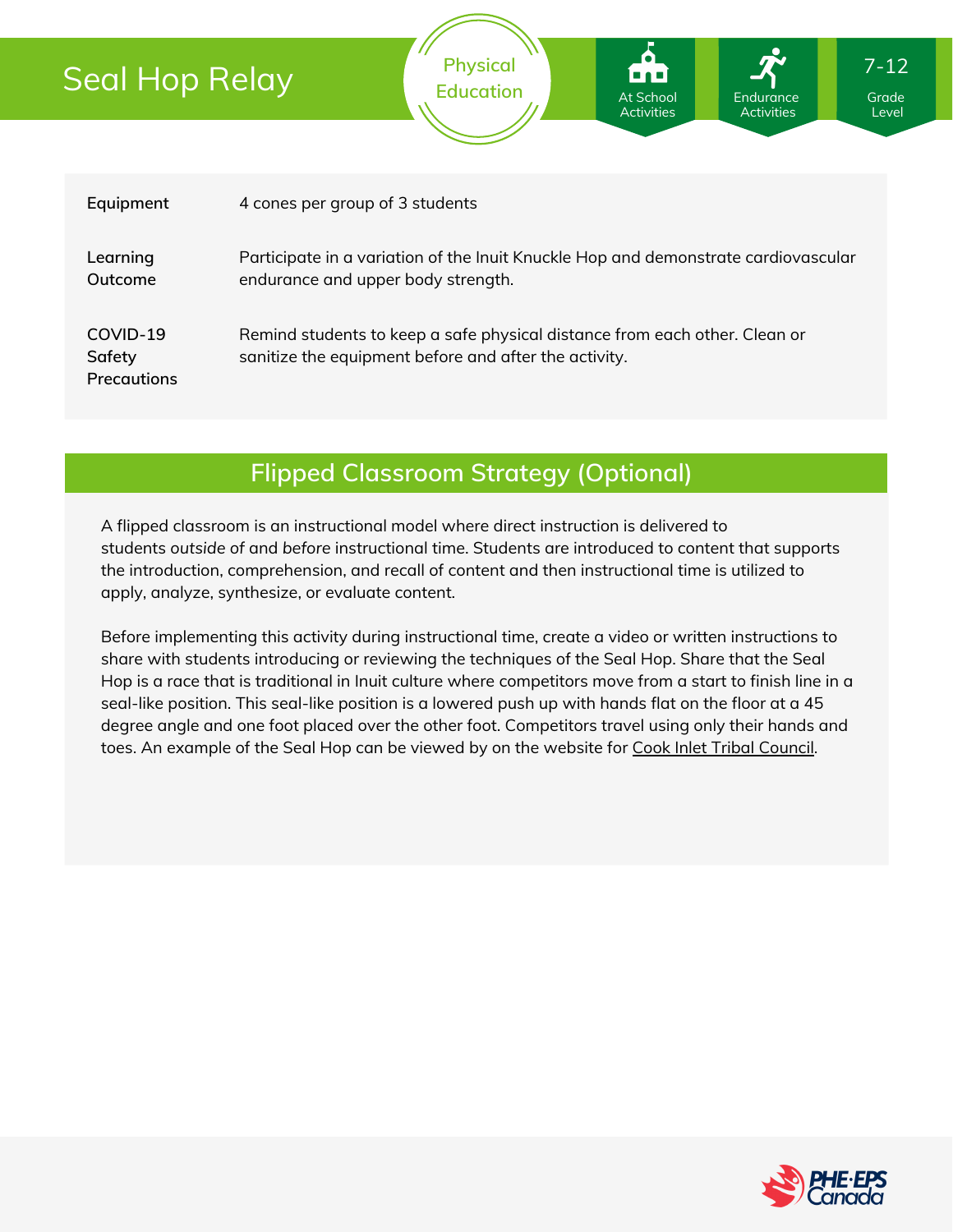# Seal Hop Relay

**Physical** Education **At School** Endurance Grade

At School Activities

Endurance **Activities** 

### **Activity Description**

If utilizing a flipped classroom approach, review the fundamentals of the Seal Hop and discuss with students the different techniques that they found were most successful when practicing. If not utilizing a flipped classroom, introduce or review the techniques of the Seal Hop. Share that the Seal Hop is a race that is traditional in Inuit culture where competitors move from a start to finish line in a seal-like position. This seal-like position is a lowered push up with hands flat on the floor at a 45-degree angle and one foot placed over the other foot. Competitors travel using only their hands and toes. An [example](https://citci.org/partnerships-events/nyo-games/competitive-events/seal-hop/) of the Seal Hop can be viewed by on the website for Cook Inlet Tribal Council.

Divide students into groups of 3 and provide each group with 4 cones. Instruct groups to line up in a horizontal line each placing one cone to act as a starting line. Groups then place their remaining cones every 5 metres creating a vertical line. Ask groups to start with one group member at the 1st, 2nd, and 3rd cones. On a signal, the first person in each group begins the Seal Hop to the 2nd cone. Once they reach the 2nd cone, the second group member can begin the Seal Hop to the 3rd cone. Once this group member reaches the 3rd cone, the 3rd group member does the Seal Hop to the 4th and final cone. Groups work to be the first to reach the 4th cone - or challenge themselves to beat their previous time each round. Ensure that students know that the Seal Hop is a challenging task and encourage them to pause for a break if needed.

## **Physical Education Competencies Reflection Questions**



#### **MOVE**

**Develop psychomotor skills, tactics, and strategies that facilitate a variety of physical activities across diverse environments.**



## **Develop cognitive skills and strategies**

**THINK**

**for a variety of movement contexts that facilitate critical thinking, decision making, and problem solving.**



#### **FEEL**

**Develop affective skills and strategies that facilitate healthy and safe relationships with themselves, with others, and with their environment.**



#### **ACT**

**Practice behaviour skills and strategies that facilitate movement competence and confidence.**



Reflection is important to support learning during physical education. Consider asking students the reflection questions below and discuss the answers together.

- *What muscles were working the hardest for you as you did the Seal Hop?*
- *What aspects of the Seal Hop relate to movements or muscles you utilize every day?*



Level

7-12